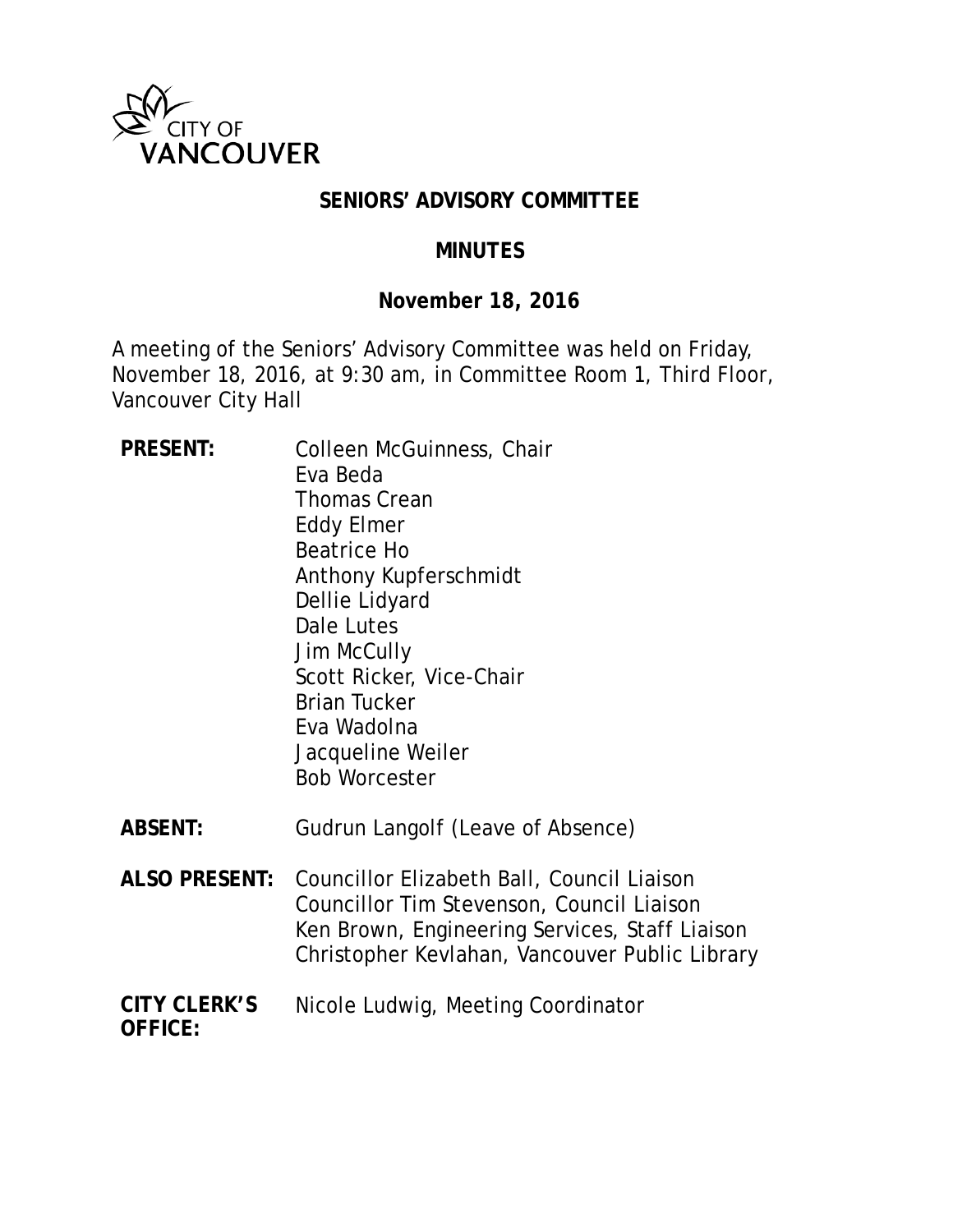#### **Leave of Absence Requests**

MOVED by Beatrice Ho SECONDED by Jacquie Weiler

> THAT the Committee grant leave of absence to Gudrun Langolf for this meeting.

CARRIED UNANIMOUSLY

### **Approval of Minutes**

MOVED by Beatrice Ho SECONDED by Jacquie Weiler

> THAT the minutes of the Seniors Advisory Committee meeting held September 23, 2016, be approved.

CARRIED UNANIMOUSLY

### **1. Approval of 2017 Meeting Schedule**

MOVED by Scott Ricker SECONDED by Dellie Lidyard

> THAT the Committee approve the following meeting schedule for 2017:

| <b>Regular Meetings</b> | <b>Working Sessions</b> |
|-------------------------|-------------------------|
| January 13, 2017        | February 10, 2017       |
| March 3, 2017           | April 7, 2017           |
| May 5, 2017             | June 9, 2017            |
| July 7, 2017            |                         |
| September 8, 2017       | October 13, 2017        |
| December 8, 2017        |                         |

CARRIED UNANIMOUSLY

In discussion it was noted that the meeting dates could be changed based on room availability.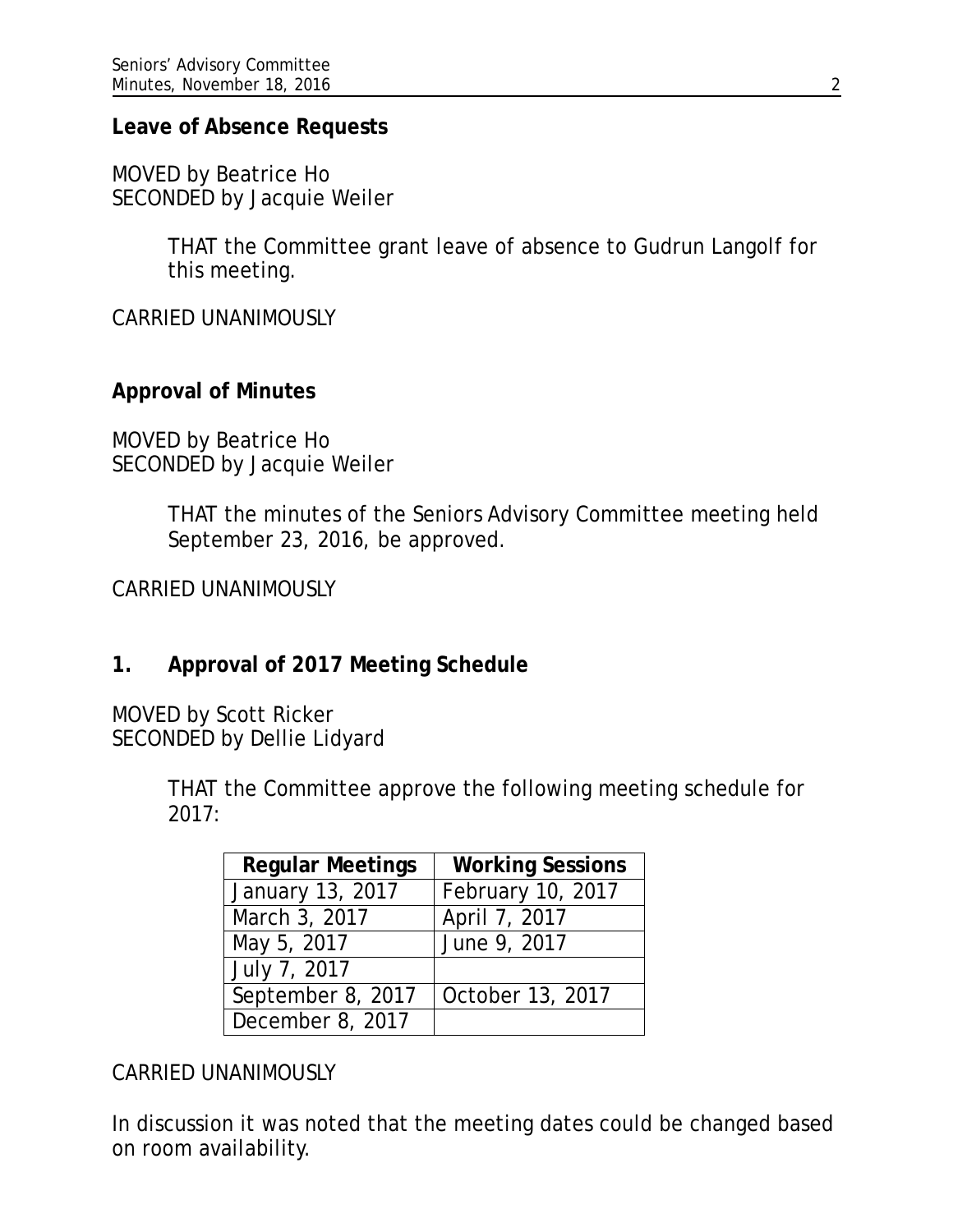### **2. Motions Updates**

The Chair provided updates on the following motions, noting that "a" was approved at the Standing Committee on Planning and Strategic Priorities on November 2, 2016, and "b" and "c" were referred to staff for consideration during existing and upcoming consultation processes:

- a. Increased Accessibility to Public Washrooms
- b. Accessibility for Patients at West  $10<sup>th</sup>$  Avenue Medical Facilities
- c. An Age-Friendly Arbutus Corridor

## **3. Downtown Bus Service Review and Update**

Ian MacPhee, Planning and Development Services, provided an update on the changes to bus service downtown, including how the changes were determined, and along with Joanna Clark, TransLink, responded to questions.

*\* \* \* \* \**

*At this point in the meeting, the Committee agreed to hear two items of new business, and postpone item 4 to the end of the meeting. For clarity of reference, the minutes are recorded in chronological order.*

*\* \* \* \**

## **7. New Business**

## **a. Moving Towards Zero**

Steve Brown, Engineering Services, provided an overview of the action plan "Moving Towards Zero" regarding pedestrian injuries and fatalities caused by motor vehicles. Mr. Brown, along with Liliana Quintero, Engineering Services, responded to questions.

# **b. West 10th Avenue Consultation**

Paul Storer and Dylan Passmore, both from Engineering Services, invited members to the public consultations for the  $10^{th}$  Avenue Corridor Project, and noted they would be presenting to the Committee next month.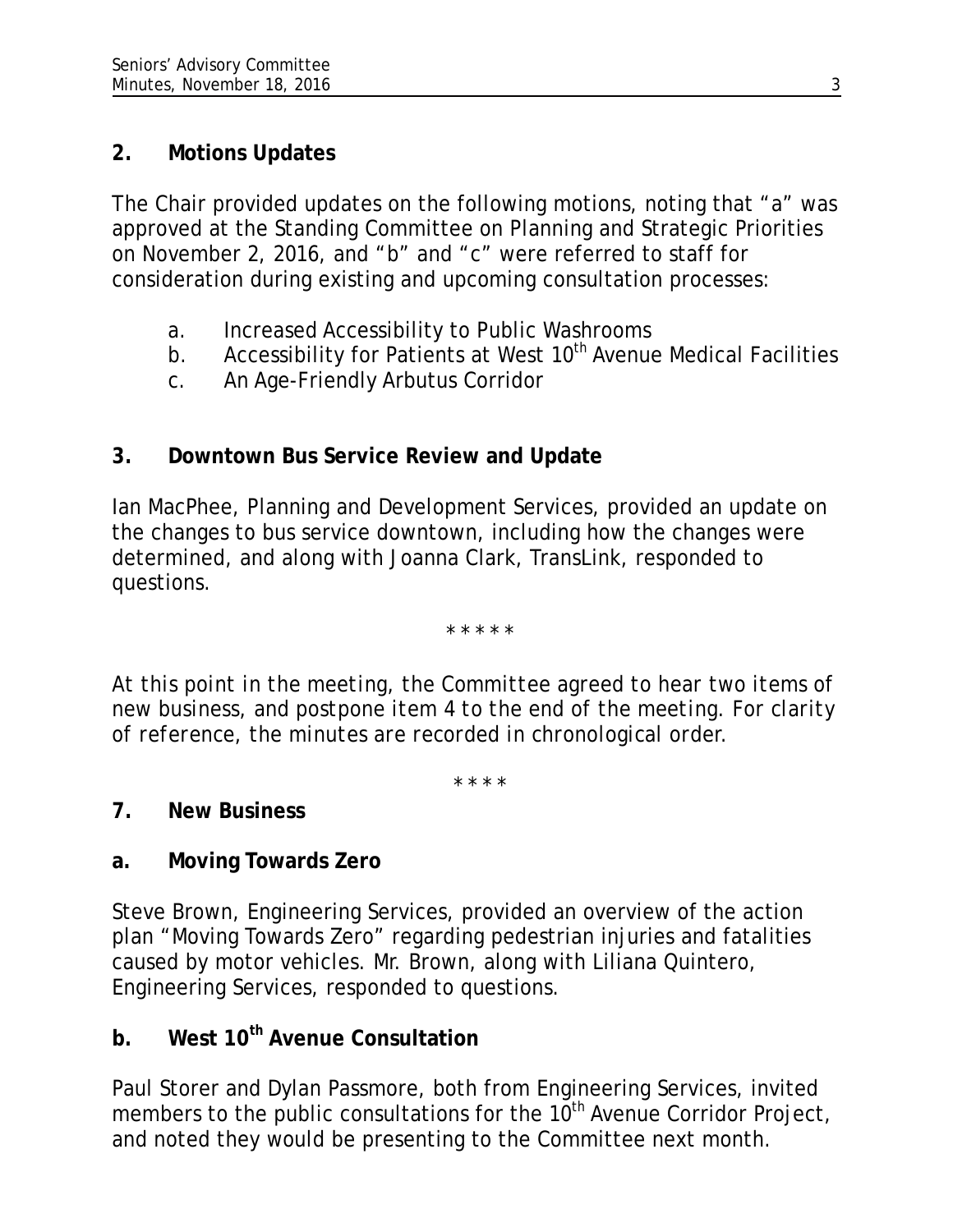*Note: information on the 10<sup>th</sup> Avenue Corridor Project, including the open houses is available at: [http://vancouver.ca/streets-transportation/10th](http://vancouver.ca/streets-transportation/10th-avenue-corridor-project.aspx)[avenue-corridor-project.aspx](http://vancouver.ca/streets-transportation/10th-avenue-corridor-project.aspx)*

# **5. Committee Liaison Updates**

# *a. Council Liaison*

Councillors Ball and Stevenson, Council Liaisons, provided an update on recent Council decisions, especially the tax on empty homes, and responded to questions.

# *b. Park Board Liaison*

No report.

# *c. Vancouver Public Library*

Christopher Kevlahan, Vancouver Public Library, provided an update on library events, including Seniors' Week, training with the Alzheimer Society, and upcoming programs. He also responded to questions.

# *d. Staff Liaisons*

Ken Brown, Engineering Services, provided an update on the request to increase the walk signal time near the Aboriginal Friendship Centre, noting that the time will be adjusted, but will take some time as adjusting the timing there requires adjustment at nearby intersections as well.

\* \* \* \* \*

*Due to time constraints, the following items were not dealt with at the meeting*

- *4. Vancouver Park Board Aquatic Engagement*
- *6. Subcommittee and Working Group Updates*

\* \* \* \* \*